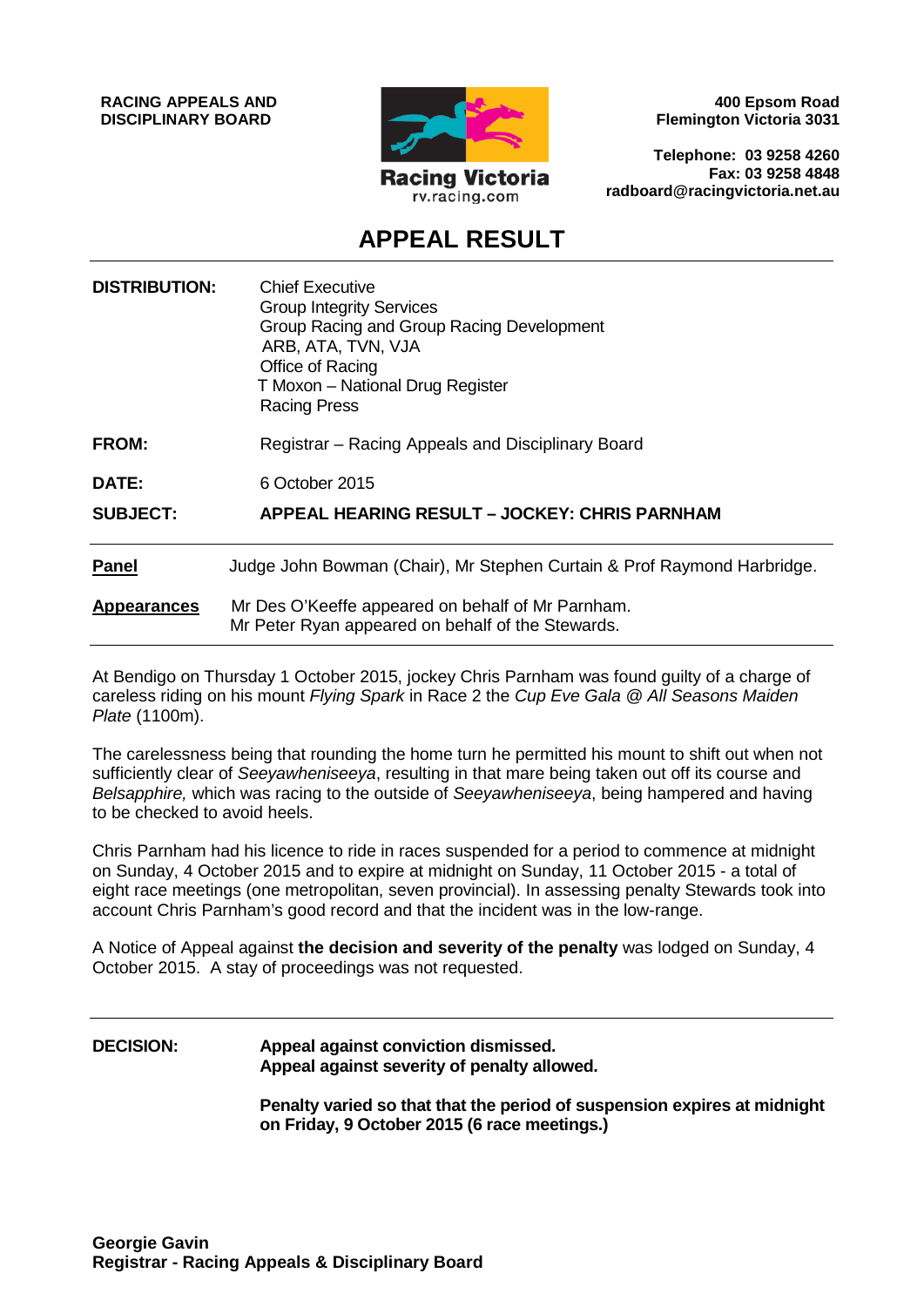# **TRANSCRIPT OF PROCEEDINGS**

#### **RACING APPEALS AND DISCIPLINARY BOARD**

\_\_\_\_\_\_\_\_\_\_\_\_\_\_\_\_\_\_\_\_\_\_\_\_\_\_\_\_\_\_\_\_\_\_\_\_\_\_\_\_\_\_\_\_\_\_\_\_\_\_\_\_\_\_\_\_\_\_\_\_\_\_\_

#### **HIS HONOUR JUDGE J. BOWMAN, Chairman MR S. CURTAIN PROF R. HARBRIDGE**

#### **EXTRACT OF PROCEEDINGS**

#### **DECISION**

#### **IN THE MATTER OF THE CUP EVE GALA @ ALL SEASONS MAIDEN PLATE OVER 1200 METRES AT BENDIGO ON 1/10/15**

#### **JOCKEY: CHRIS PARNHAM**

#### **MELBOURNE**

#### **TUESDAY, 6 OCTOBER 2015**

MR P. RYAN appeared on behalf of the RVL Stewards

MR D. O'KEEFFE appeared on behalf of the Appellant